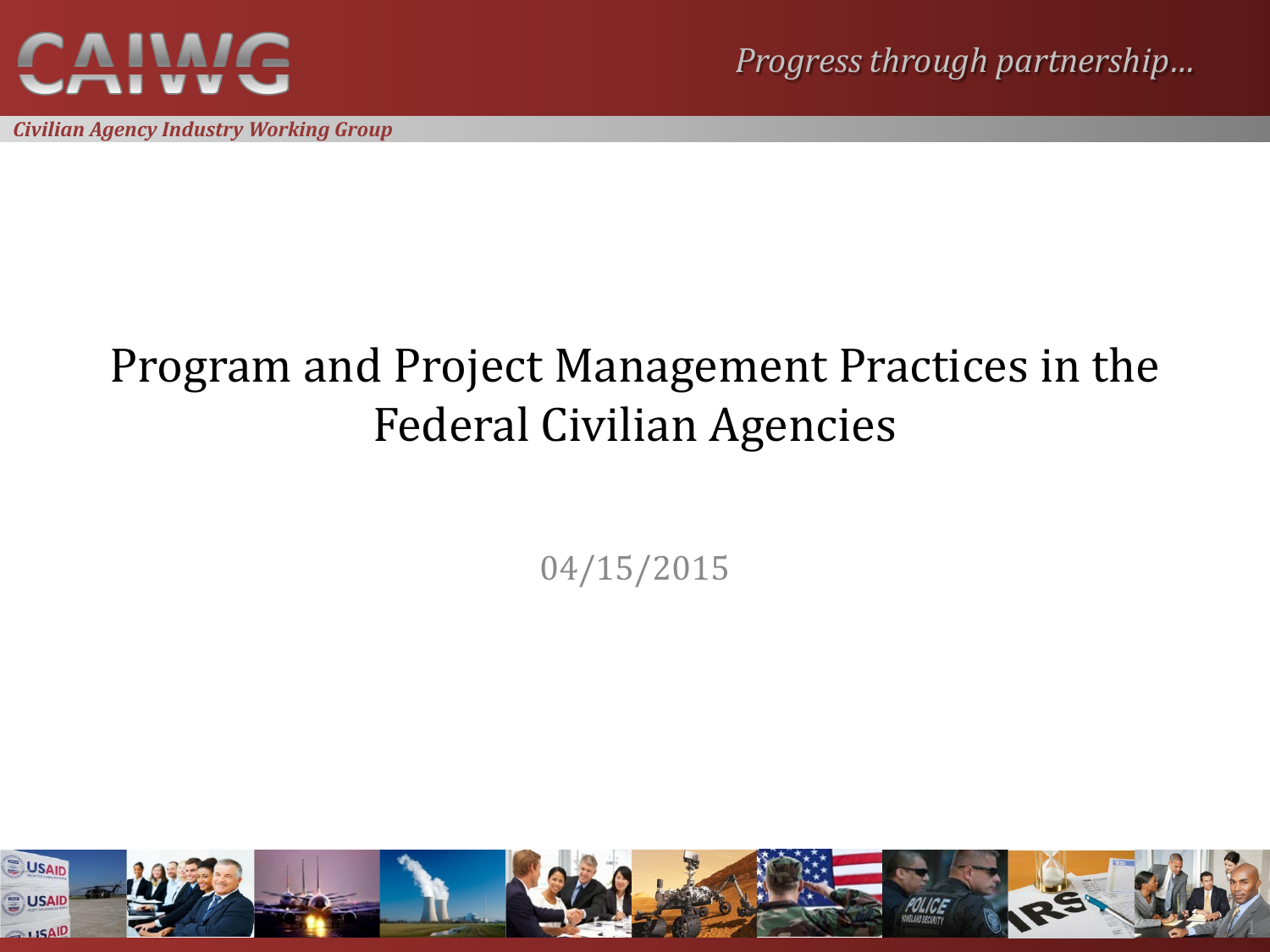

## Cautionary Statement

Study results are not based on a statistically representative sampling of the federal civilian agencies, therefore, the results cannot be stratified by Agency

Due to sampling constraints, the survey may not provide an accurate picture of cost and schedule management practices across the federal government

However, the results do suggest important trends that should be investigated on an agency basis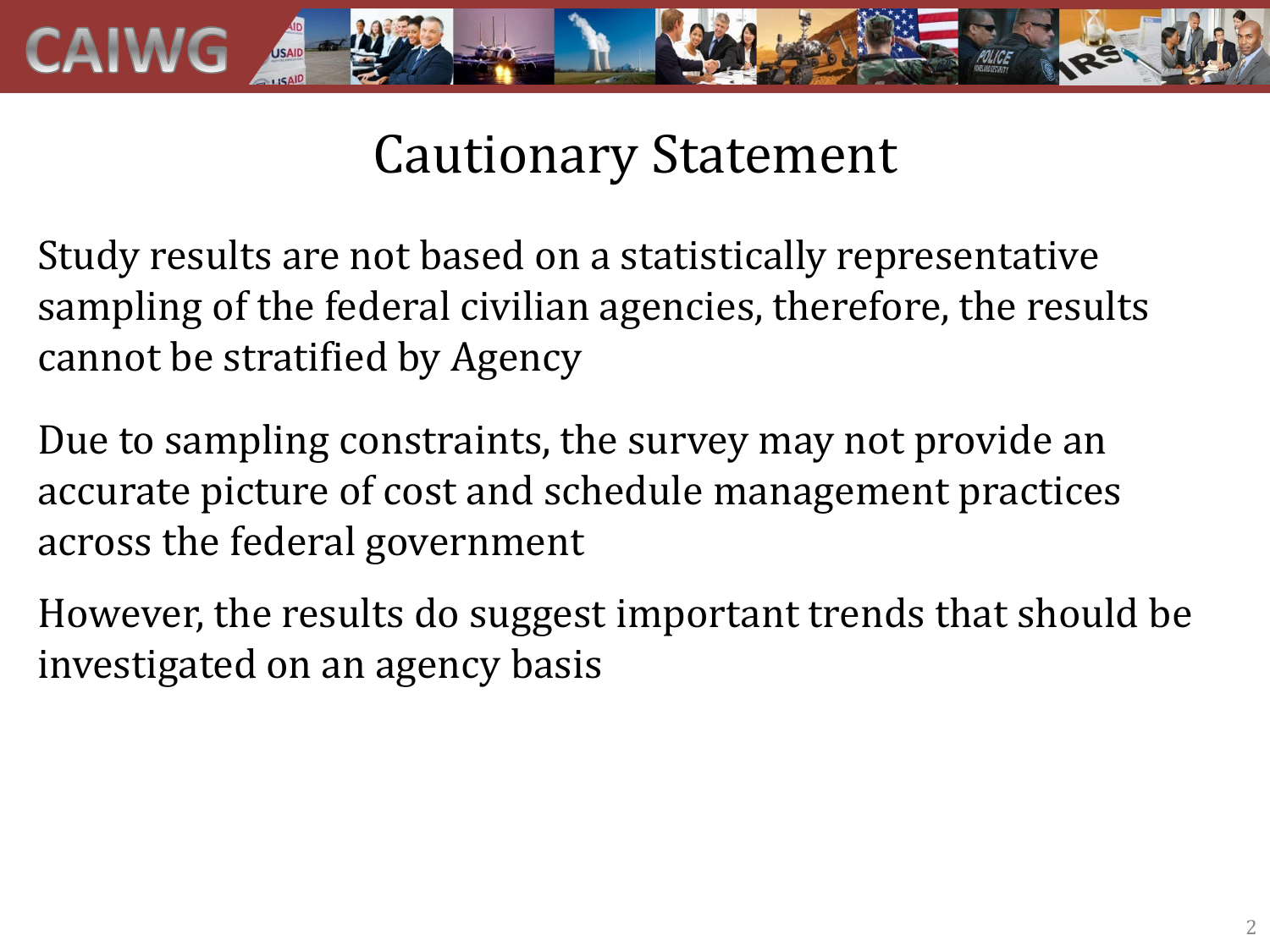

## Summary of Findings

- Findings suggest that agencies have, for the most part, instituted comprehensive cost & schedule management policies and procedures
- Additionally, these findings suggest that GAO cost estimating and scheduling best practices have made important inroads in the civilian agencies
- Results also suggest that performance issues exist which are not tied to policy and guidance, but which involve a disconnect between that policy and program management execution
- The top two cost and schedule management issues have remained constant over the years: scope management and requirements management
- Poor contractor performance was the least cited cause for cost overruns and schedule breaches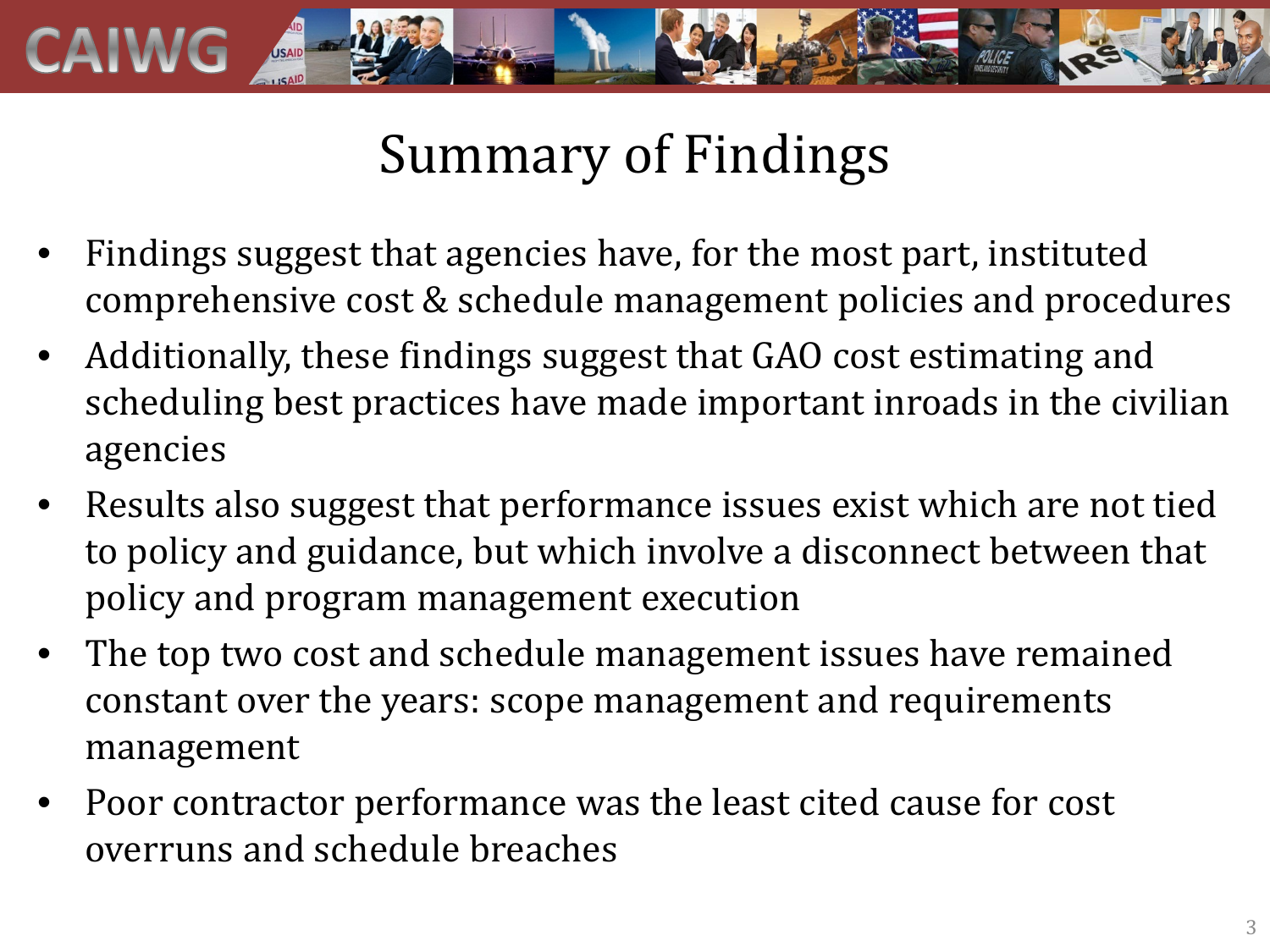

# Additional Work is Needed

- Why do we continue to repeat the errors of the past?
- Is it really all about training and certification levels?
- Is it actually feasible to manage cost, scope, and requirements on large acquisitions?
- Do we set reasonable performance expectations at the beginning of a acquisition?
- What is the role of organizational behavior and have we lost sight of "human factors" involved with program and project management?
- How well do our performance metrics support our need for information?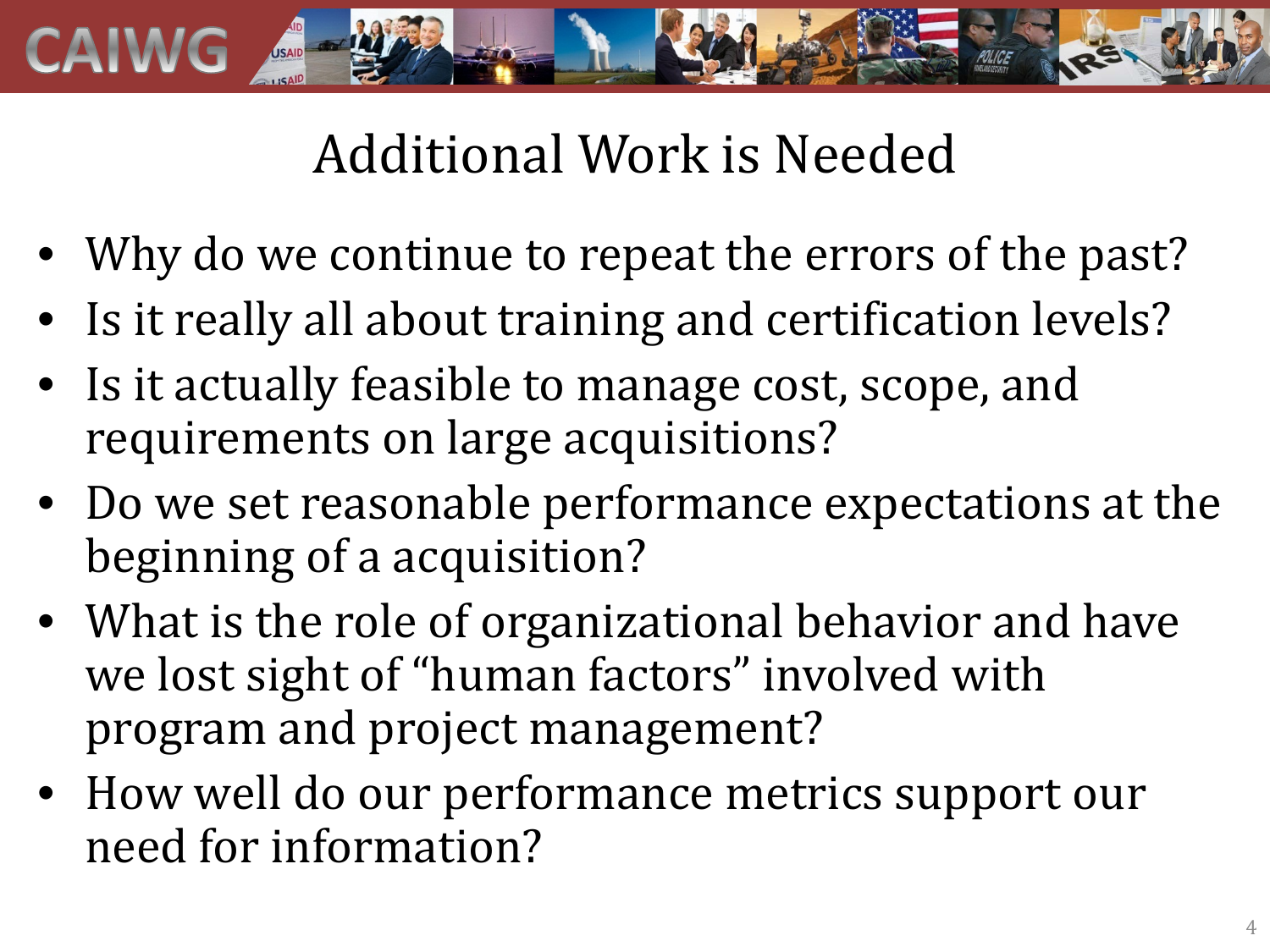

# **BACKUP SLIDES**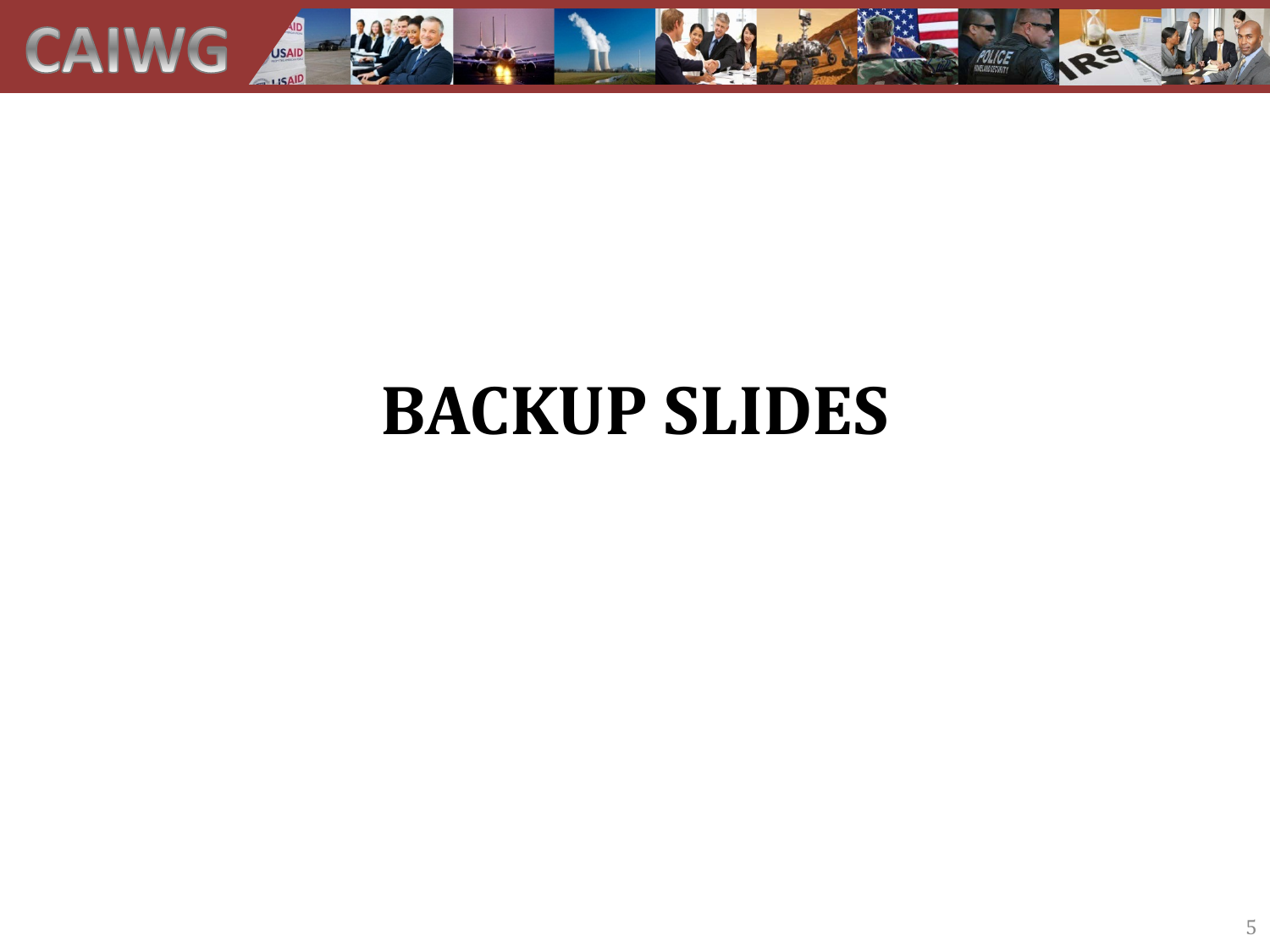

### Survey Status

- Initial analysis complete
- 59 responses received from:
	- Department of Commerce (1.8%)
	- Department of Defense (3.5%)
	- Department of Homeland Security (15.8%)
	- Department of Transportation (12.3%)
	- National Aeronautics and Space Administration (45.6%)
	- National Science Foundation (1.8%)
	- Agency for International Development (12.3%)
	- Other (7.0%)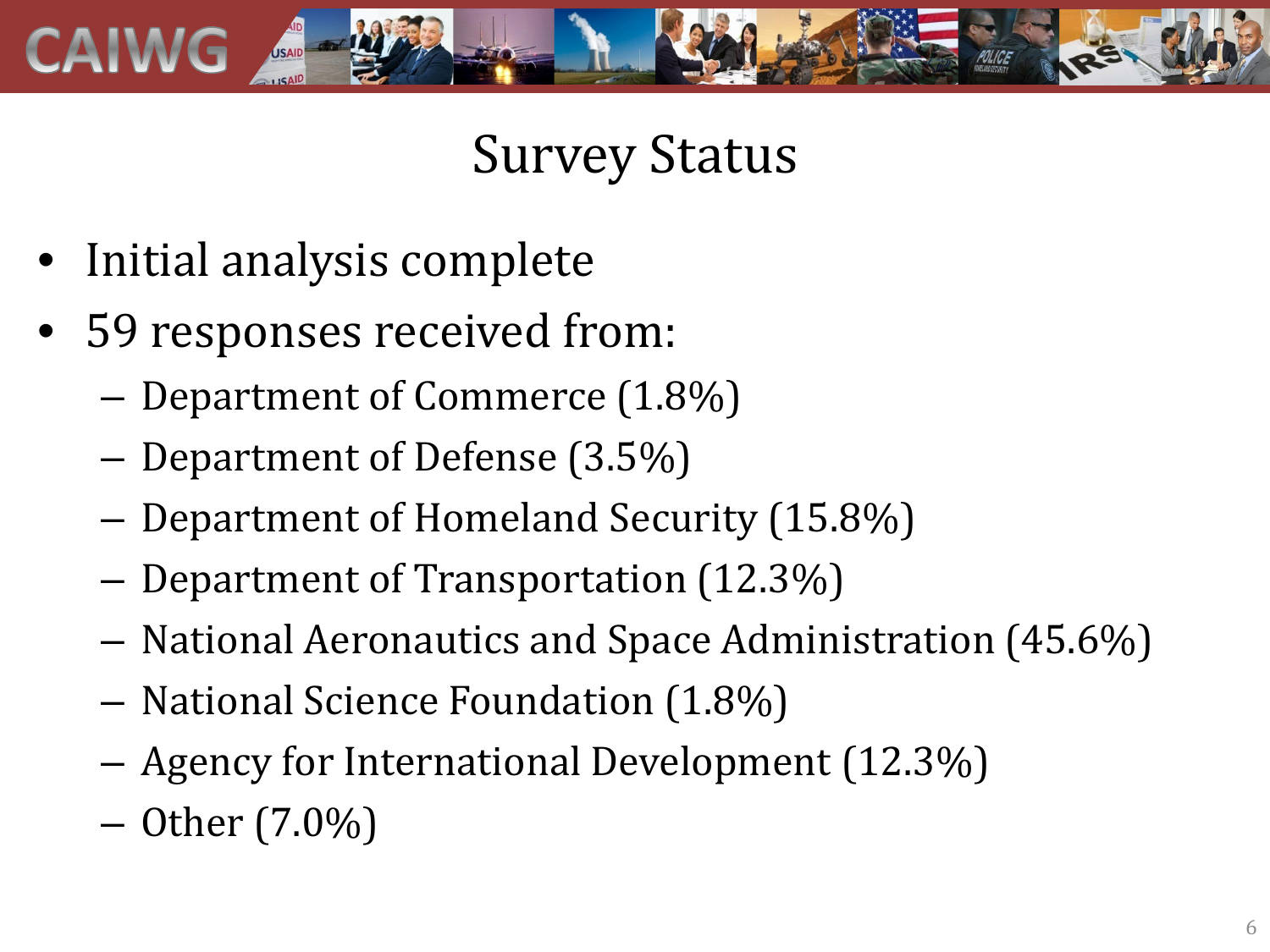

#### Respondent Roles

- Acquisition Executive (5.2%)
- Contracting Officer (1.7%)
- Contracting Officer Representative  $(1.7\%)$
- Cost Estimator/Analyst (6.9%)
- Customer Support (3.4%)
- Deputy Project Manager (6.9%)
- Enterprise Architect (1.7%) Financial Manager (1.7%)
- IT Solution Architect (1.7%)
- PMO Staff (17.2%)
- Program Manager (15.5%)
- Project Manager (5.2%)
- System Engineer (3.4%)
- Other  $(27.6\%)$ <br>- EVM Auditor
	-
	- Acquisition Policy
	- Program Control
	- Post-Implementation Review Liaison
	- Acquisition PMO Manager
	- Contract Support/Sr. Program Analyst
	- Oversight, Audit and Evaluation of Program Management
	- Executive/Senior Consultant
	- PMO Support
	- Chief Engineer
	- Budget Team Lead
	- Program Executive
	- Business Manager
	- Self Governance
	- Curriculum Lead
	- Planning & EVM Manager
	- EVM Focal Point
	- Schedule Analyst
	- Programmatic Support Contractor
	- Program and Contract Manager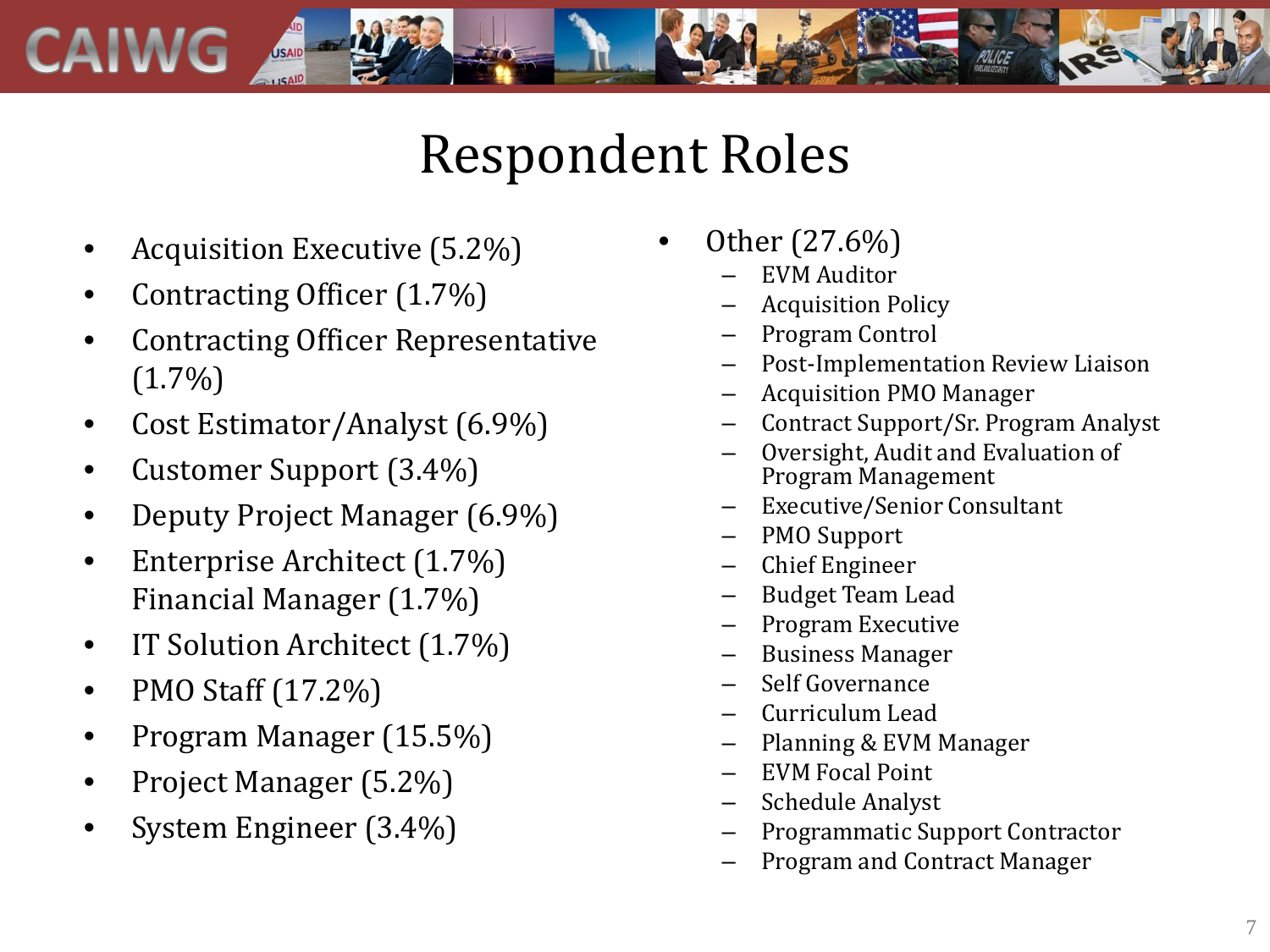

# Other Demographics

- 72.9% of respondents track cost and schedule performance of one or more major investments
- 23.7% of respondents have 30+ years of experience
- Average experience = 20.23 years
- 32.8% hold PMP, 27.6% hold Agency certification, 39.7% are not certified, 24.1% hold "Other" certifications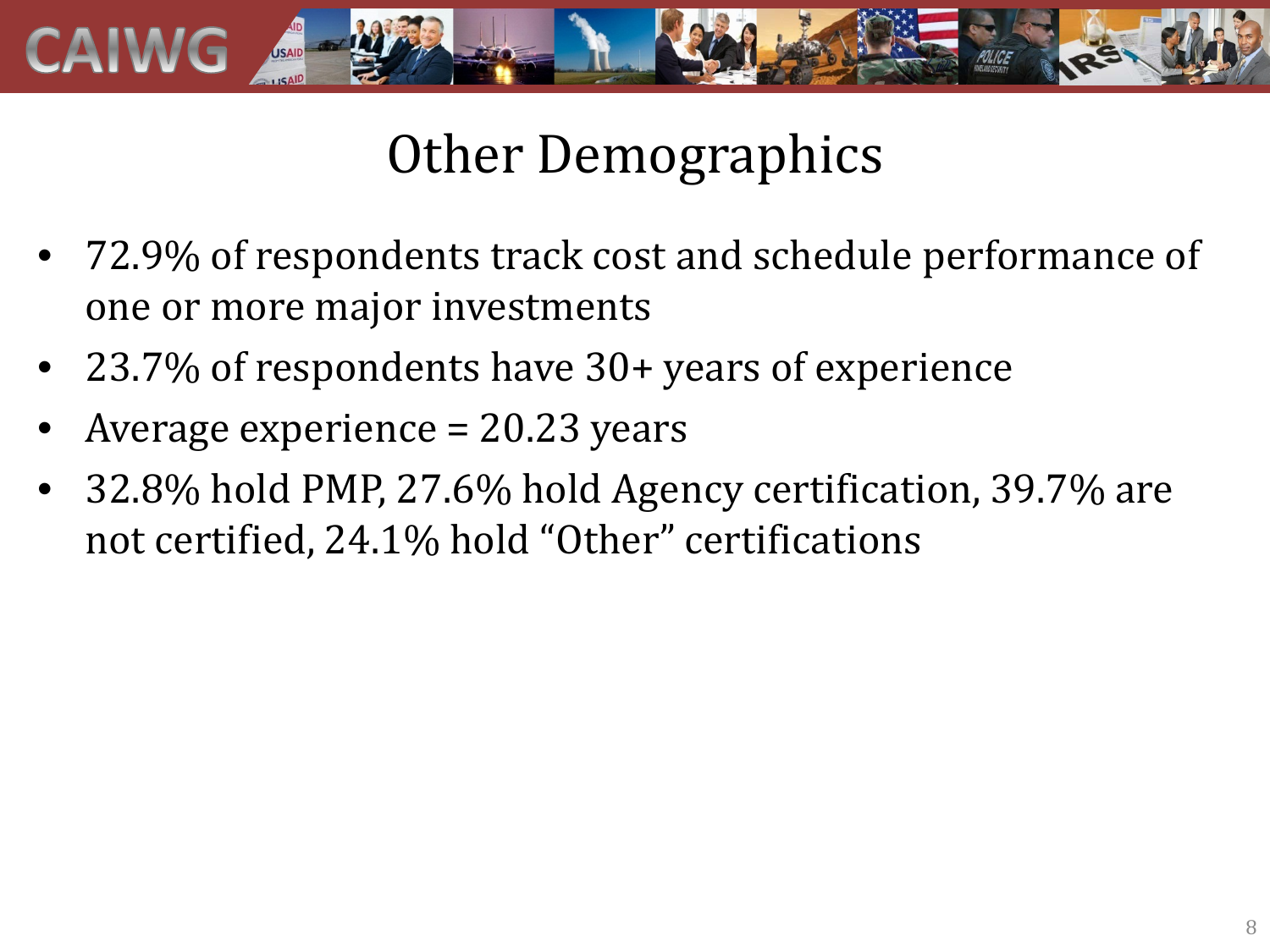

#### **Characteristics**

- 73.2% of respondents report their organizations develop major solutions using contractors with substantial government oversight
- 19.6% of respondents report their organizations purchase "off-theshelf" solutions and develop solutions using internal resources
- 5.4% of respondents report their organizations develop major solutions using contractors with little or no government oversight
- 1.8% of respondents report their organizations develop major solutions in-house with little or no contractor support